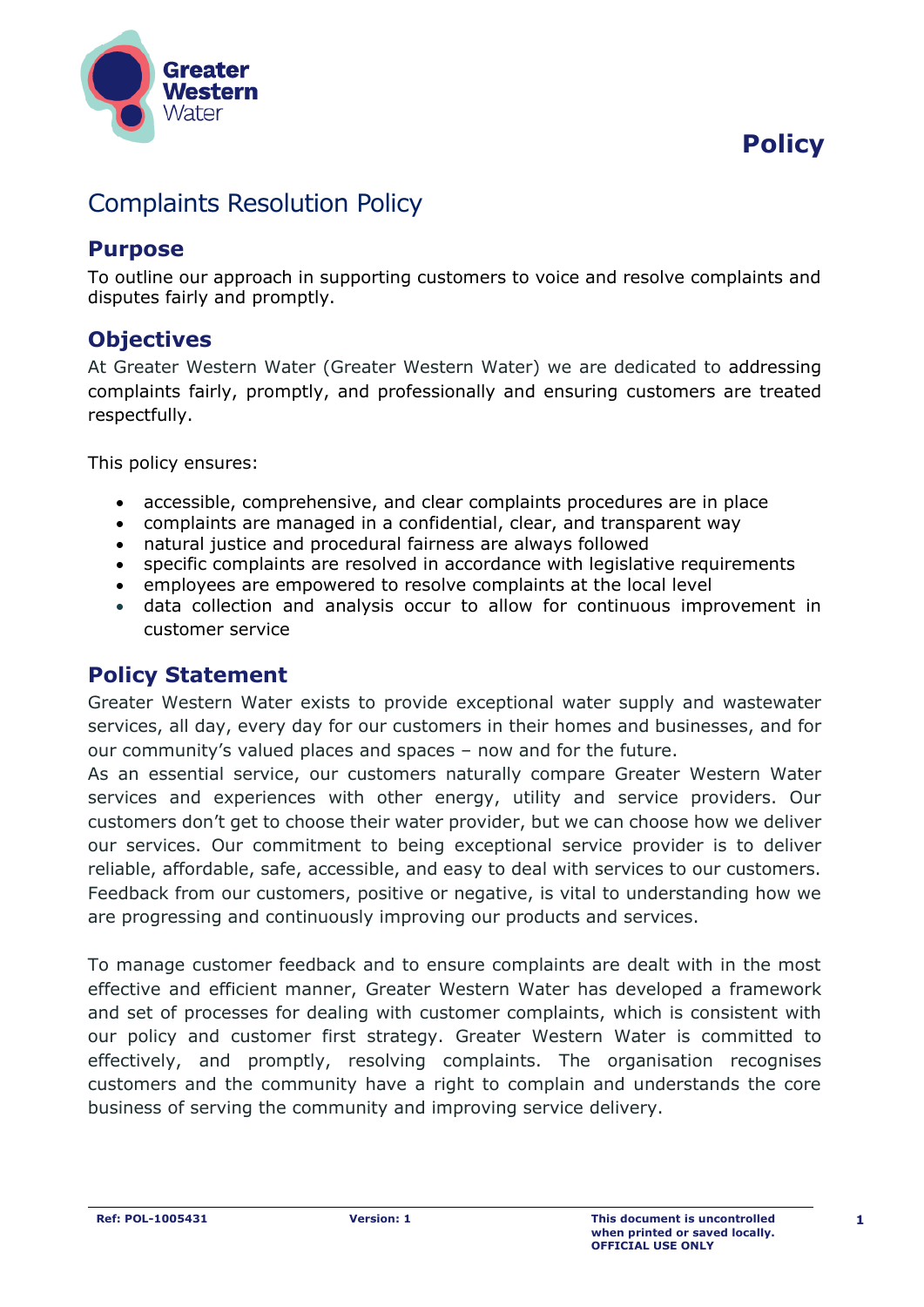

#### **Policy Scope**

This policy sets out a commitment of complaint resolution regarding Greater Western Water's obligations related to customer complaints. It does not detail procedures, which are available separately.

This policy applies to all Greater Western Water employees, contractors, or volunteers. It covers all employees, regardless of their employment status, role, or position. The Policy applies to its various complaints processes but does not apply to complaints already covered by other statutory review mechanisms or under corrupt conduct investigations that should be directed to the Independent broad-based anti-corruption commission (IBAC).

This policy does not cover internal complaints from staff regarding their employment and environment.

#### **Framework**

Greater Western Water acknowledges the right of customers to provide feedback, both positive and negative, about our operations and services. Feedback is vital to improving our service delivery and ensuring the voice of customers is paramount to how we do business.

| Enabling complaints<br>customer first focus | Greater Western Water recognise and respect<br>everybody's right to lodge a complaint                                                                    |
|---------------------------------------------|----------------------------------------------------------------------------------------------------------------------------------------------------------|
|                                             | Greater Western Water are committed to addressing<br>complaints in an efficient, fair, and timely manner                                                 |
|                                             | Greater Western Water will include the complainant in<br>the process as far as is practicable and appropriate                                            |
| Visibility and access                       | Ensure clear information is available on our website<br>about how and where to make a complaint and how<br>complaints are managed                        |
|                                             | Ensure Greater Western Water Employees and<br>Contractors understand and know the complaint<br>process                                                   |
| Managing complaints<br>responsiveness       | Acknowledge, record, track, and process complaints                                                                                                       |
|                                             | manage the expectations of customers including<br>progress                                                                                               |
|                                             | assess the nature of complaints, how they should be<br>dealt with and by whom. Seek external agency support<br>such as Energy & Water Ombudsman Victoria |
| Objectivity and fairness                    | Manage complaints objectively and deal with them<br>fairly, respectfully, consistently.                                                                  |
|                                             | Manage unreasonable complainant behaviour and<br>consider the merits of each complaint                                                                   |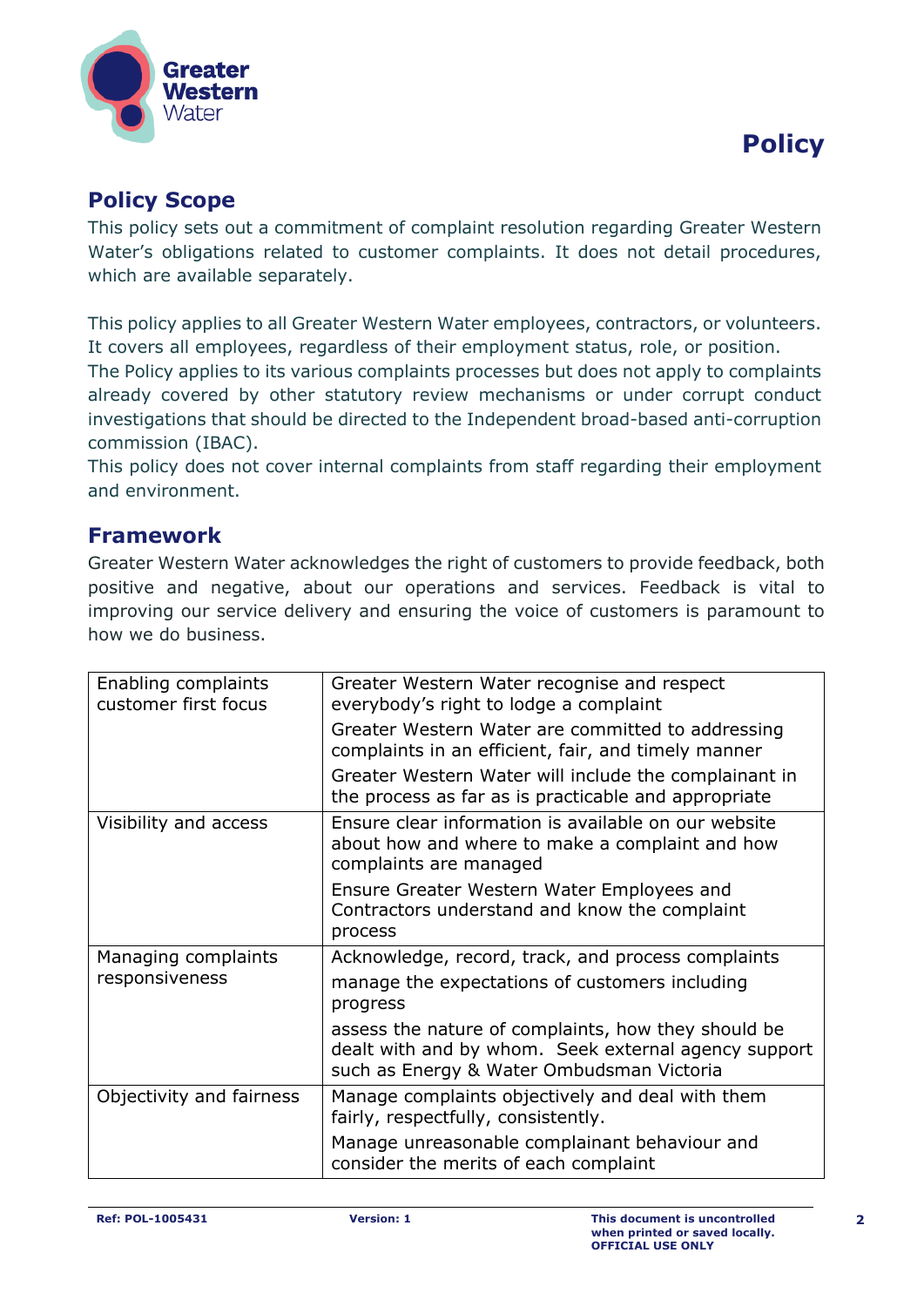

# **Policy**

| Feedback and decision    | Provide adequate and timely feedback on complaints to<br>all parties                                                         |
|--------------------------|------------------------------------------------------------------------------------------------------------------------------|
|                          | provide a clear explanation of the final decision and any<br>recommendations                                                 |
|                          | notify customers of their internal and external review<br>options                                                            |
| Monitoring and reporting | Monitor the customers journey to ensure timely<br>outcome.                                                                   |
|                          | monitor and analyse complaints feedback and trends to<br>improve our complaints management system                            |
|                          | Analysis of complaints to understand the root cause and<br>to allow for continuous improvement                               |
| Staff awareness training | Empower staff to effectively manage customer<br>complaints by ensuring that they skilled in our<br>processes and procedures. |
|                          | Continually look for improvements and development<br>opportunity's                                                           |
| Support                  | Attempt informal resolution and compromise wherever<br>possible                                                              |
|                          | offer support that are fair to all parties, minimising the<br>possibility of ongoing dispute                                 |

## **What is a Complaint**

It is an expression of dissatisfaction made to or about our organisation, related to our products, services, staff, or the handling of a complaint, where a response or resolution is explicitly or implicitly expected or legally required.

- Customer Service Failure by Greater Western Water Employees, Contractors (this includes Greater Western Water Delivery Partners) and or Greater Western Water Representatives to meet our Customer First Promise and conduct themselves in an appropriate manner
- Infrastructure Services Failure by Greater Western Water, Contractors (this includes Greater Western Water Delivery Partners) and or Greater Western Water Representatives to abide by its published policies, practices, or procedures.
- Product & Procedure Failure by Greater Western Water, Contractors (this includes Greater Western Water Delivery Partners) and or Greater Western Water Representatives to observe its published policies, practices, or procedures.
- Business Services Failure by Greater Western Water, Contractors (this includes Greater Western Water Delivery Partners) and or Greater Western Water Representatives to observe its published policies, practices, or procedures.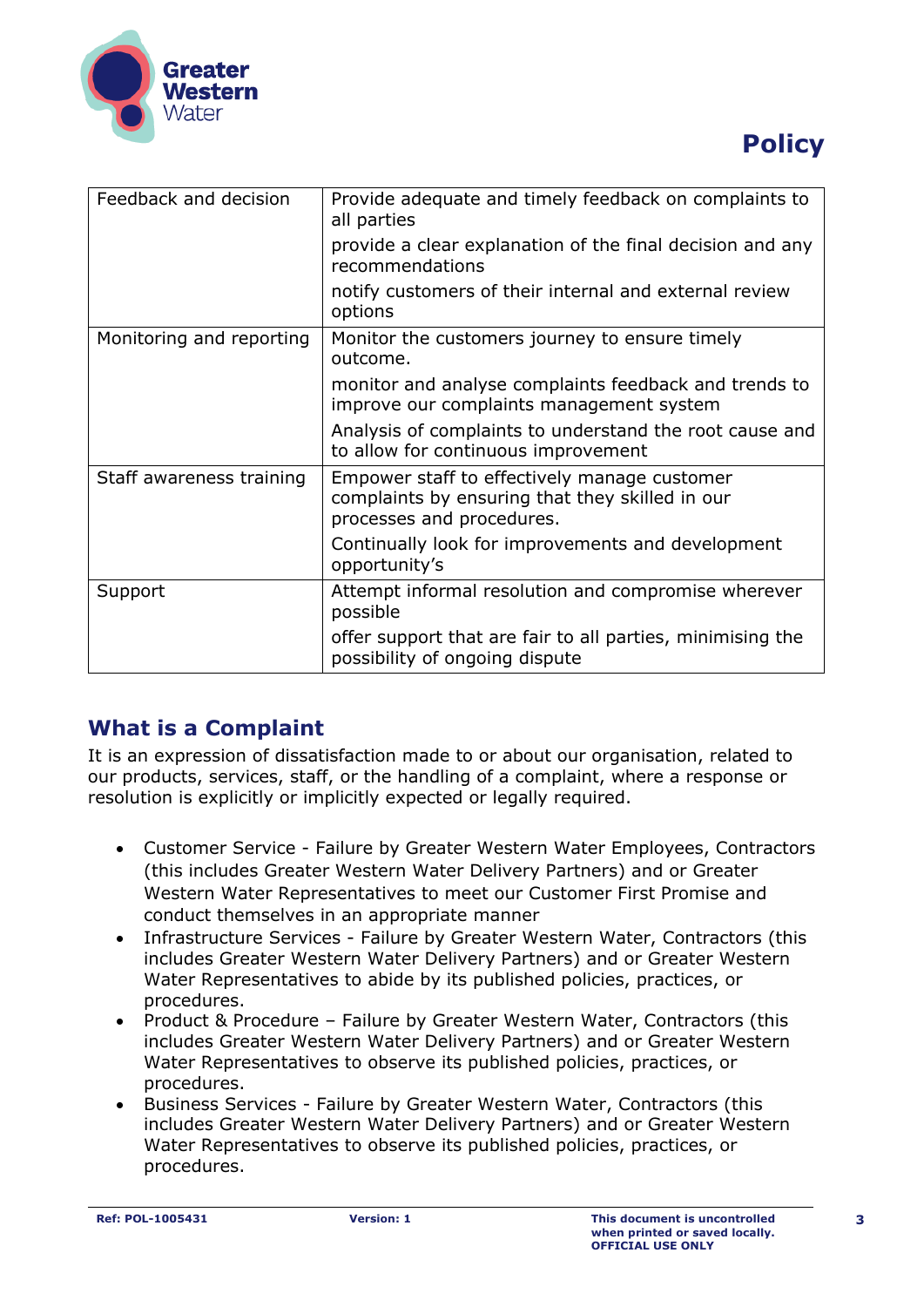



### **What is not a Complaint**

- A request for service
- information or explanation requests related to policies or procedures
- report of damaged or faulty infrastructure
- the lodging of appeals or requests to review a decision.

#### **Accessibility**

Anyone can make a complaint. The issue does not have to be our fault or within our control, the customer does not have to be explicit about their dissatisfaction or request a response.

In making a complaint, customers:

- Can be supported by a friend, an advocate, an interpreter, or a community elder
- Can refer their complaint to external agencies such has Energy & Water Ombudsman Victoria as first point of contact
- Will be provided information about where and how to lodge a complaint, how complaints will be managed, including referring complaints to external agencies, where further support can be offered
- Can make a complaint anonymously
- Can request other reasonable assistance such as translation services or text telephone services
- Can ask an external agency such has Energy & Water Ombudsman Victoria to review the handling of their complaint if they are dissatisfied with the outcome.

Complaints can be made by:

- Telephone this will be logged on the call with refence number provided
- Email this will be logged within 24hrs of receiving and reference number provided
- Social Media this will be logged same business or next business day and contact made with reference number
- Letter this will be logged within 24hrs of Greater Western Water receiving and contact made with reference number
- Greater Western Water Website this will be logged same business or next business day and contact made with reference number

#### **Complaints by third parties**

Greater Western Water will accept complaints by a person (an agent) on another person's behalf, if:

• the person wishing to complain has authorised the action on their behalf.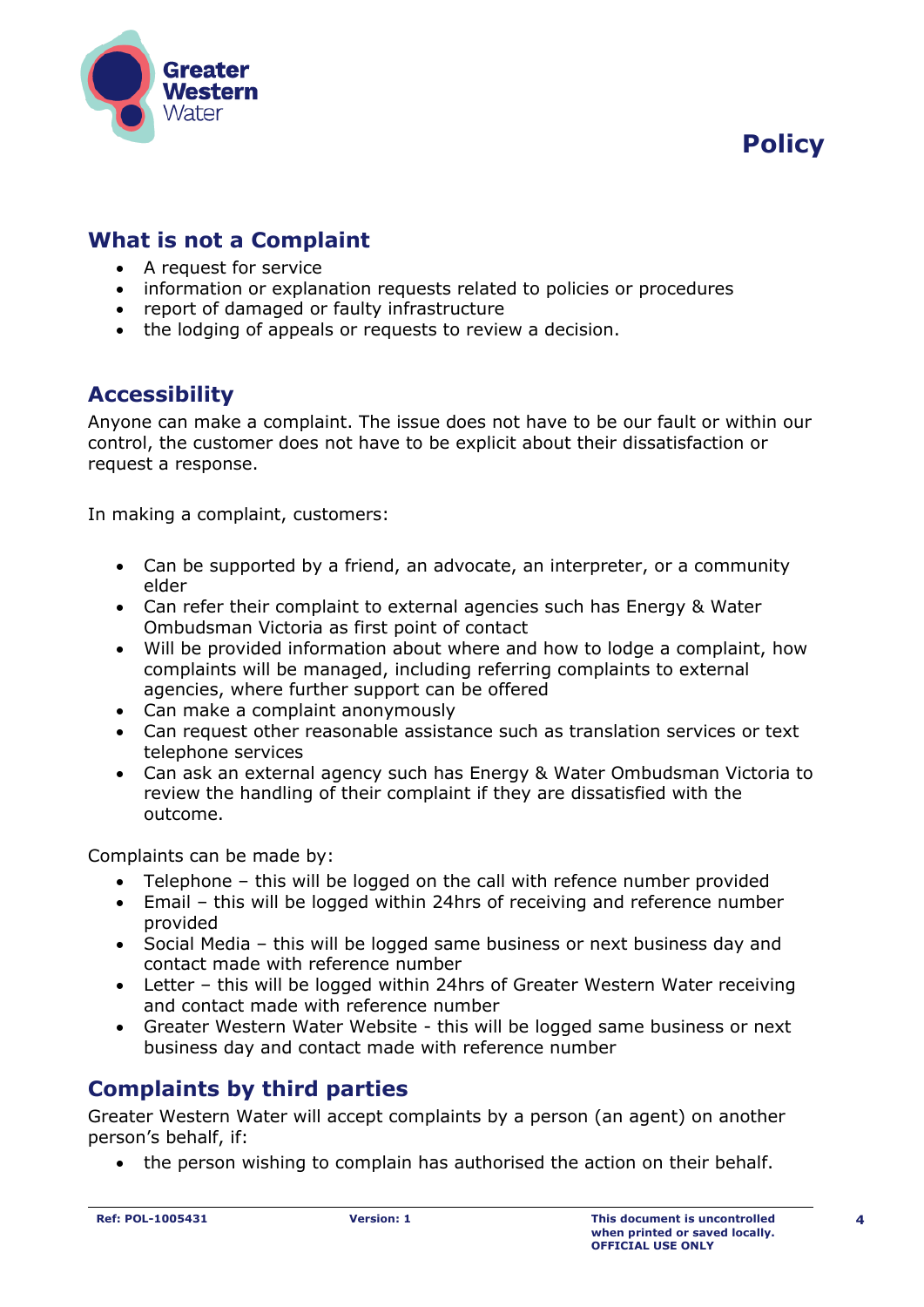

- Greater Western Water will respond directly to the person wishing to complain and not to the agent, unless a letter of authority directing a response to the agent is provided to Greater Western Water.
- If a complaint is lodged on another person's behalf by a professional advisor, e.g. a solicitor or accountant, Greater Western Water will respond directly to that advisor.

## **How we handle complaints**

**First Call Resolution** – we will try to manage and resolve customer complaints quickly at the frontline or the point where the complaint is received so we can fix the issues locally.

• *This will be logged, and a reference number provide for the customer records*

**Customer Resolutions** – if the customer is dissatisfied with the front-line outcome, they can request to have the complaint formally managed by our Customer Consultants.

- *Some complaints depending on the complexity may come directly to the Customer Consultant Teams*
- *Complaints will be logged, and reference number provided*
- *A Customer Consultant will contact the customer and introduce themselves and walk through the process through and preferred contact channel*

**Internal Review** – If the customer is dissatisfied with the final resolution the Customer Consultant can escalate to Senior Level Representative for an internal review.

- *The complaint outcome will be reviewed through its entirety and an outcome, resolution or solution will be provided*
- *If the resolution stays as what was provide in the first instance the customer will be advised*

**External Review** - Customers can ask an external agency such has Energy & Water Ombudsman Victoria to review the handling of their complaint if they are dissatisfied with the outcome.

## **Complaint Types and response Times**

Complaint types vary based on the nature of the complaint; this may be amended once root cause has be determined.

Every attempt will be made to ensure complaints are handled quickly, fairly and within established timelines. Customers will be advised by an agent of timelines

 **Policy**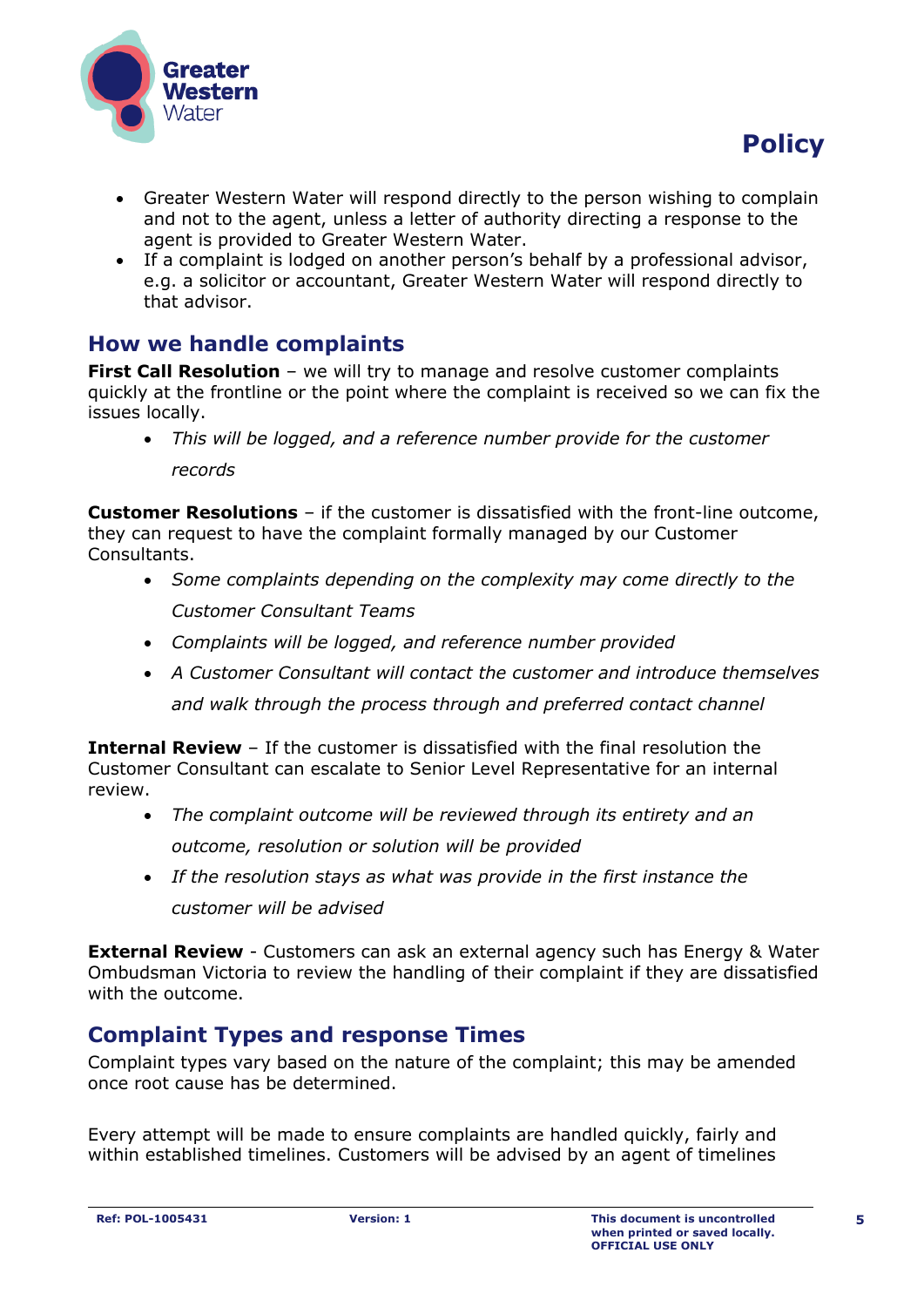

should they require longer than the below guidelines.

All reasonable contact with the customer will be made during the cycle of a complaint to provide updates and insights:

- We will endeavor to acknowledge and respond to all complaints within the next business day
- Standard complaints may take up to 10 days to investigate and resolve to the customer's satisfaction
- Complaints requiring some investigation may take up to 20 days
- Complaints requiring significant investigation 30 days or greater depending on the requirement.

## **Complainant Responsibilities**

Customers making a compliant are responsible for:

- Cooperating respectfully and understanding that unreasonable conduct will not be tolerated, including abusive, aggressive, or disrespectful behaviour
- Providing a clear idea of the problem and the desired solution
- Providing all relevant information when the complaint is made understanding that some decisions cannot be overturned or changed under the framework approach
- Informing the department of changes affecting the complaint including if help is no longer required.

#### **Confidentiality, Privacy and Protected Disclosures**

Greater Western Water's Complaint Resolution Policy is subject to our Privacy Policy. You can read more about this through our Privacy Policy here:

[welcome.gww.com.au/privacy-statement](https://cwwau.sharepoint.com/sites/JTO/JTO/11%20Approved%20Policies%20&%20Processes/Templated%20(needs%20footer%20info)/welcome.gww.com.au/privacy-statement)

For protected disclosures to Independent Broad-based Anti-Corruption Commission (IBAC), and not Greater Western Water, please visit our website: [gww.com.au](https://cwwau.sharepoint.com/sites/JTO/JTO/11%20Approved%20Policies%20&%20Processes/Templated%20(needs%20footer%20info)/gww.com.au)

#### **Non-english-speaking customers**

For non-English speaking customers where a customer requires an interpreter to assist them in making a complaint, a free of charge interpreter service (EZISPEAK) is readily available and can be accessed directly (by calling the interpreter service), or indirectly, (via Greater Western Water). EZISPEAK can be contacted on 03) 9313 8989.

#### **Roles and responsibilities**

The Executive Leadership Team is responsible for incorporating our responsibilities under this policy into our business planning activities.

The General Manager, Customer Experience is responsible for directing, reviewing, and reporting upon the implementation of the Complaints Resolution Policy for our customers.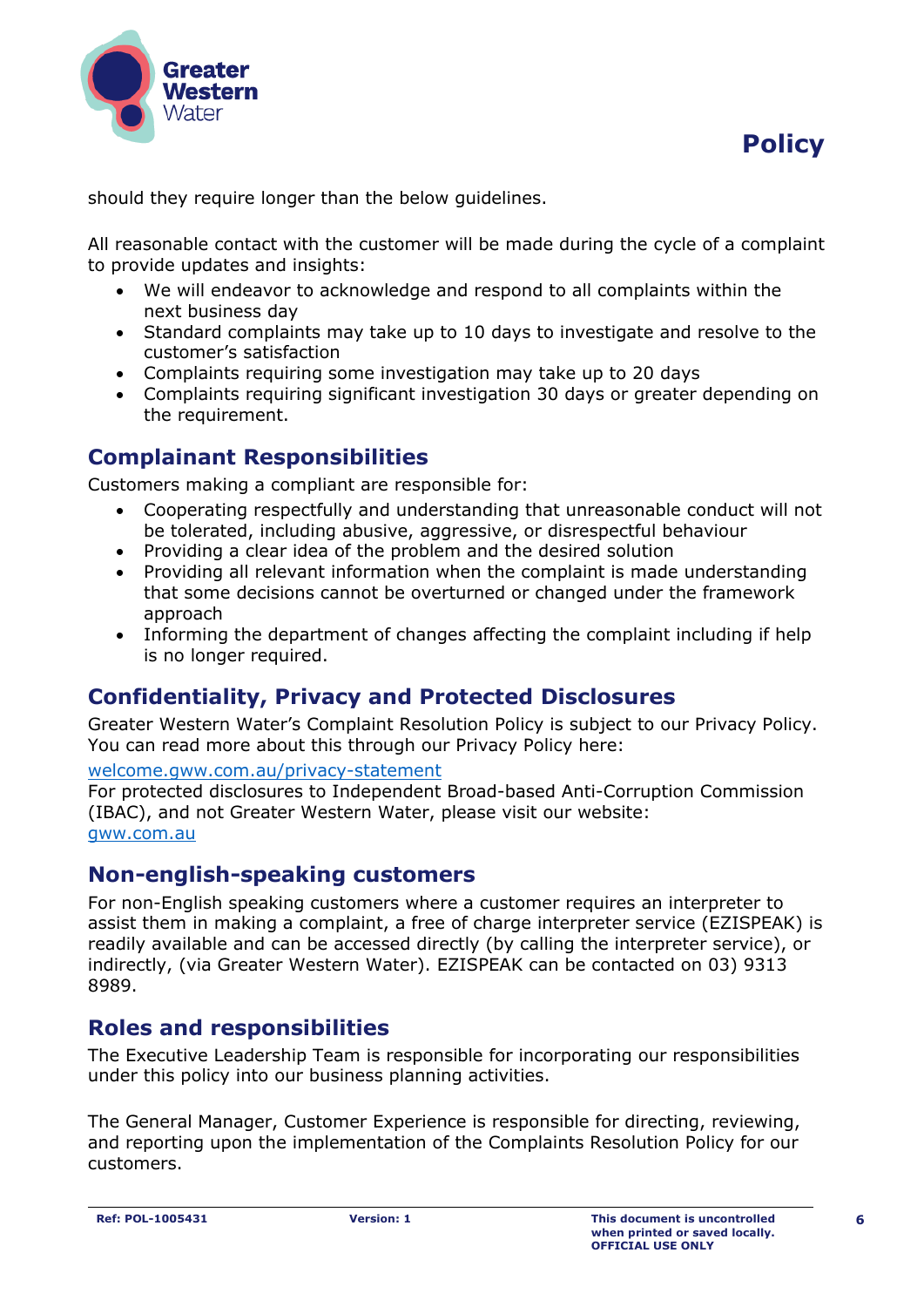



All our Customer Contact staff are trained in the Complaints Resolution Policy and programs and can sensitively engage with customers.

## **Definitions**

| Reference           | <b>Definition</b>                                                                                                                                                                                                                                                                                           |
|---------------------|-------------------------------------------------------------------------------------------------------------------------------------------------------------------------------------------------------------------------------------------------------------------------------------------------------------|
| Customer            | Anyone who lives in, works in, or visits our service area.                                                                                                                                                                                                                                                  |
| Complaint           | A written or verbal expression of dissatisfaction with a<br>service, procedure, practice, staff conduct, a Greater<br>Western Water decision or quality of services or products<br>provided. This includes failure by Greater Western Water<br>to observe its published policies, practices, or procedures. |
| Complainant         | The person making the complaint.                                                                                                                                                                                                                                                                            |
| Feedback            | A customer's opinion about a business, product, or<br>service.                                                                                                                                                                                                                                              |
| Request for service | A request for service is contact with City West Water to<br>seek assistance to access a new or existing service or to<br>inform/make a report about something for which City West<br>Water has responsibility, i.e. broken pipe, account<br>information, land development application.                      |
| EWO)                | Energy and Water Ombudsman Victoria                                                                                                                                                                                                                                                                         |

#### **References**

| IRD -136      | <b>Residential Hardship Guidelines</b>                                                                      |
|---------------|-------------------------------------------------------------------------------------------------------------|
| <b>POL-29</b> | <b>Residential Hardship Policy</b>                                                                          |
| <b>PRO-75</b> | Procedure for Managing Enquiries and Complaints                                                             |
| <b>POL-44</b> | Social Policy                                                                                               |
| <b>POL-20</b> | <b>Risk Management Policy</b>                                                                               |
|               | <b>Collections Policy</b>                                                                                   |
|               | <b>Customer Service Charter</b>                                                                             |
|               | Personal Privacy Charter                                                                                    |
|               | Victorian Ombudsman: Councils and Complaints $-$ a good practice<br>guide                                   |
|               | Queensland Ombudsman: Guide to developing effective<br>complaints management policies and procedures        |
|               | Customer Service Institute of Australia: International Customer<br>Service Standard ICSS compliment 2010-14 |
|               | Standards Australia: Australian Standard AS4269 Complaints<br>Handling                                      |
|               |                                                                                                             |